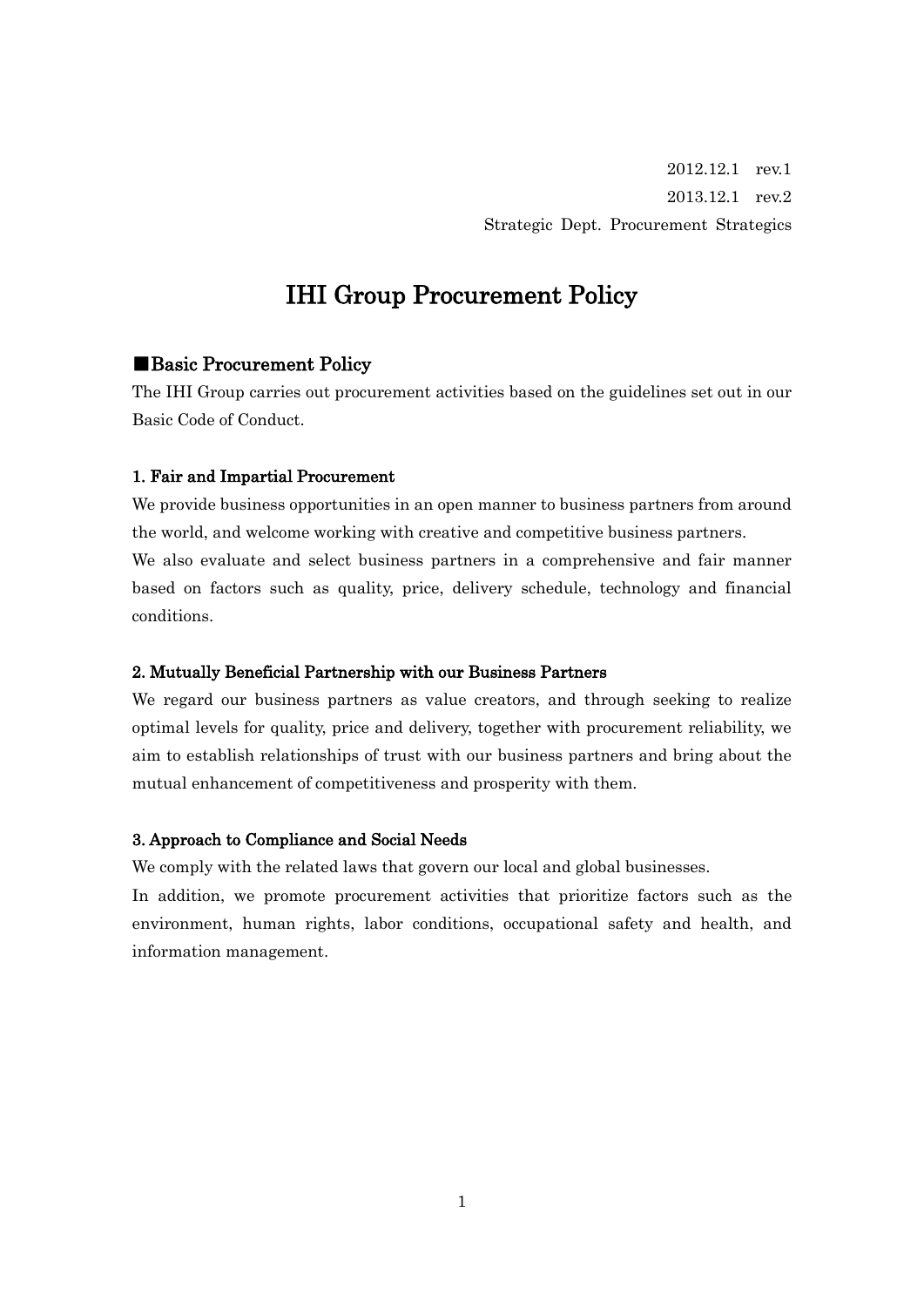# ■Request to Our Business Partners

The IHI Group works on the following values to promote our business activities. We ask for the co-operation and understanding of our business partners with regard to the promotion of these values.

### 1. Compliance

We ask our business partners to comply with the related laws, regulations and social norms governing their local and global businesses through the fulfillment of the following actions.

 $\Diamond$ To ensure full compliance with the related laws and regulations (e.g. commercial codes, competition law, subcontractor regulations, foreign exchange laws, personal privacy laws, intellectual property laws and environmental laws) of the countries and/or regions in which they operate.

 $\Diamond$ To prohibit the inappropriate giving of favors (any illegal or non-contractual giving of favors or dealings with anti-social forces such as organized crime).

 $\Diamond$  To prevent the inappropriate obtaining, using or disclosure of confidential information.

# 2. Paying Attention to Human Rights, Labor Conditions, and Occupational Safety and Health

We ask our business partners to respect the human rights of their employees and to assure their labor conditions, and occupational safety and health.

### 3. Ensuring Optimal Quality, Cost and Delivery Conditions

We ask our business partners to establish production and crisis management systems capable of reliably securing and providing high-quality, safe materials and services that meet our requirements in a timely manner.

### 4. Enhancement of Competitiveness

Through the sharing of issues and goals with us in order to raise our competitiveness, we ask our business partners to provide us with information on appropriate materials, technologies, methods and more, and to proactively make proposals related to Value Engineering (VE) and other methods for the promotion of cost reduction.